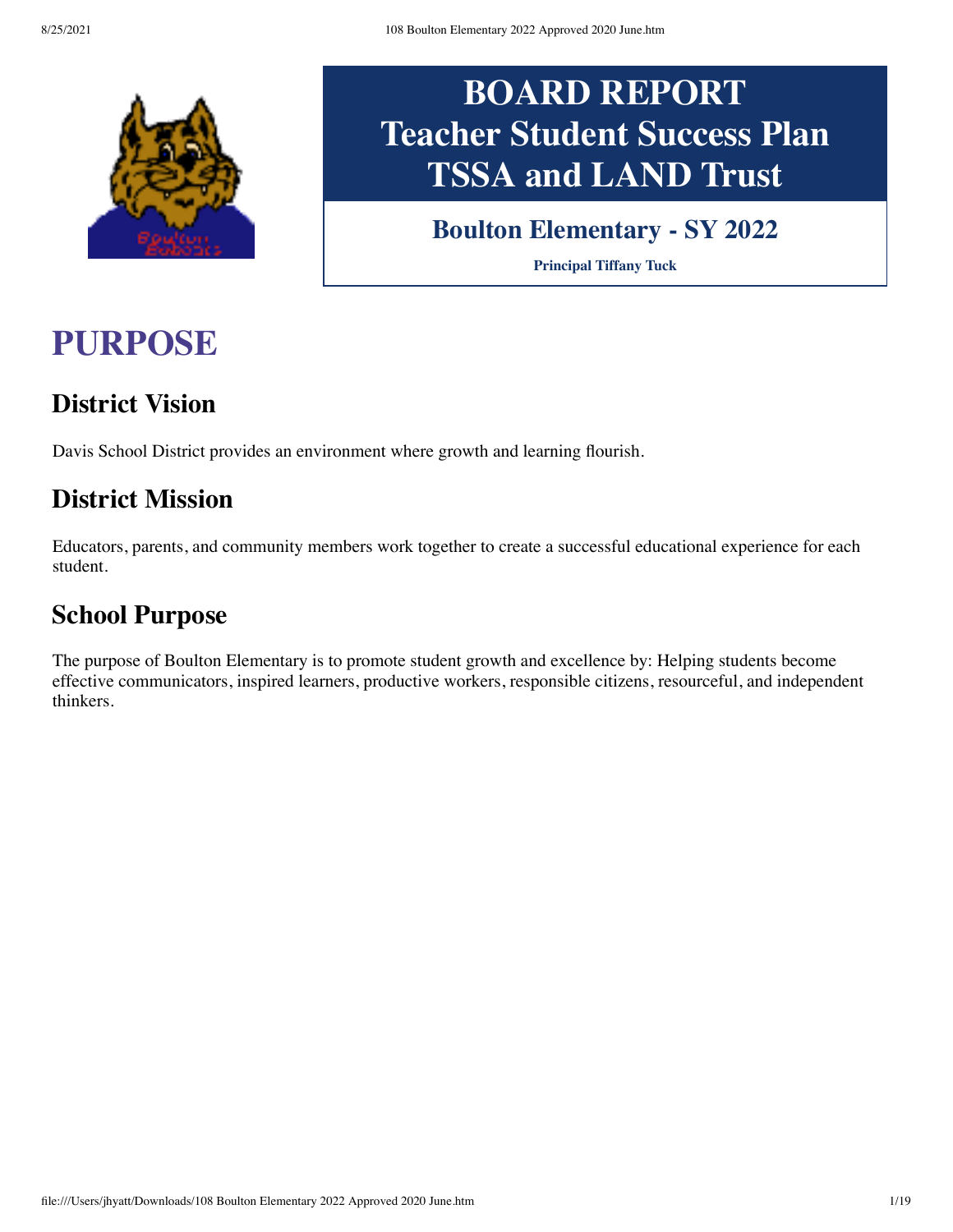## **Description of the School**

### **Community**

Boulton Elementary School is located at 2611 South Orchard Drive in Bountiful, Utah. Bountiful is a residential community ten minutes north of Salt Lake City, Utah.

### **Student Body**

Boulton Elementary has approximately 427 students. We have Pre-K through 6th Grade. Our demographics by subgroups are 1% Asian, 1% African American, 81% Caucasian, 11% Latino, 2% Pacific Islander, with 4% identifying with multiple races. The number of economically disadvantaged students has risen to 22%. Our students with limited English proficiency has decreased from  $3\%$  last year to  $1\%$  this year.

#### **Staff**

For the upcoming 2021-2022 school year, the staff at Boulton Elementary will be led by a principal and a .5 administrative intern. There will be approximately 68 staff members with 16 certified teachers in regular grade level classrooms. This includes 4 certified special education teachers (two Essential Elements, preschool, resource), 1 part time school psychologist, 1 full time speech therapist, 1 part time speech therapist, 1 part time ELA, and 1 part time school counselor. We also have a certified music teacher, and 42 classified staff members.

#### **School Culture**

We have a diverse economic population attending Boulton. We have a portion of students that live in high economic housing neighborhoods and two lower income apartment complexes, while the majority of our Boulton Community live in established, middle income homes.

Our school is welcoming to all families and we encourage parent volunteers in every capacity. Boulton is fortunate to have a supportive PTA and Community Council that enhances students' learning and educational opportunities. We have at least 95% attendance at Parent Teacher Conferences.

#### **Unique Features & Challenges**

We have a broad spectrum of advantaged and disadvantaged students economically. Although our advantaged students remain stable in numbers, our percentage of disadvantaged students has risen 10% over the past 5 years and continues to rise a little each year. This will most likely continue to grow as the current middle-income families "age out" of our neighborhood. Many of these either rent out their homes or turn them into multiple family dwellings.

Davis Collaborative Learning Teams report the need for continued professional development regarding progress in the area of data collection and review, differentiated instruction, and interventions. There is also a need to continue to expand upon our one-to-one Apple capabilities and implement continuous personalized learning within each classroom.

### **Additional Information**

Boulton Elementary has a very active PTA. They provide various activities; Bend the Rules Day, field trip grants, teacher grants, Grown-Ups and Goodies, Spelling Bee, funding Pizza with the Principal, Field Day, Box Tops, and Room Mother's Tea. They are also instrumental in providing Teacher Appreciation Week luncheons and activities. Although we were unable to participate in field trips or assemblies this past year due to COVID, our PTA still provided many fun incentives for the students and teachers.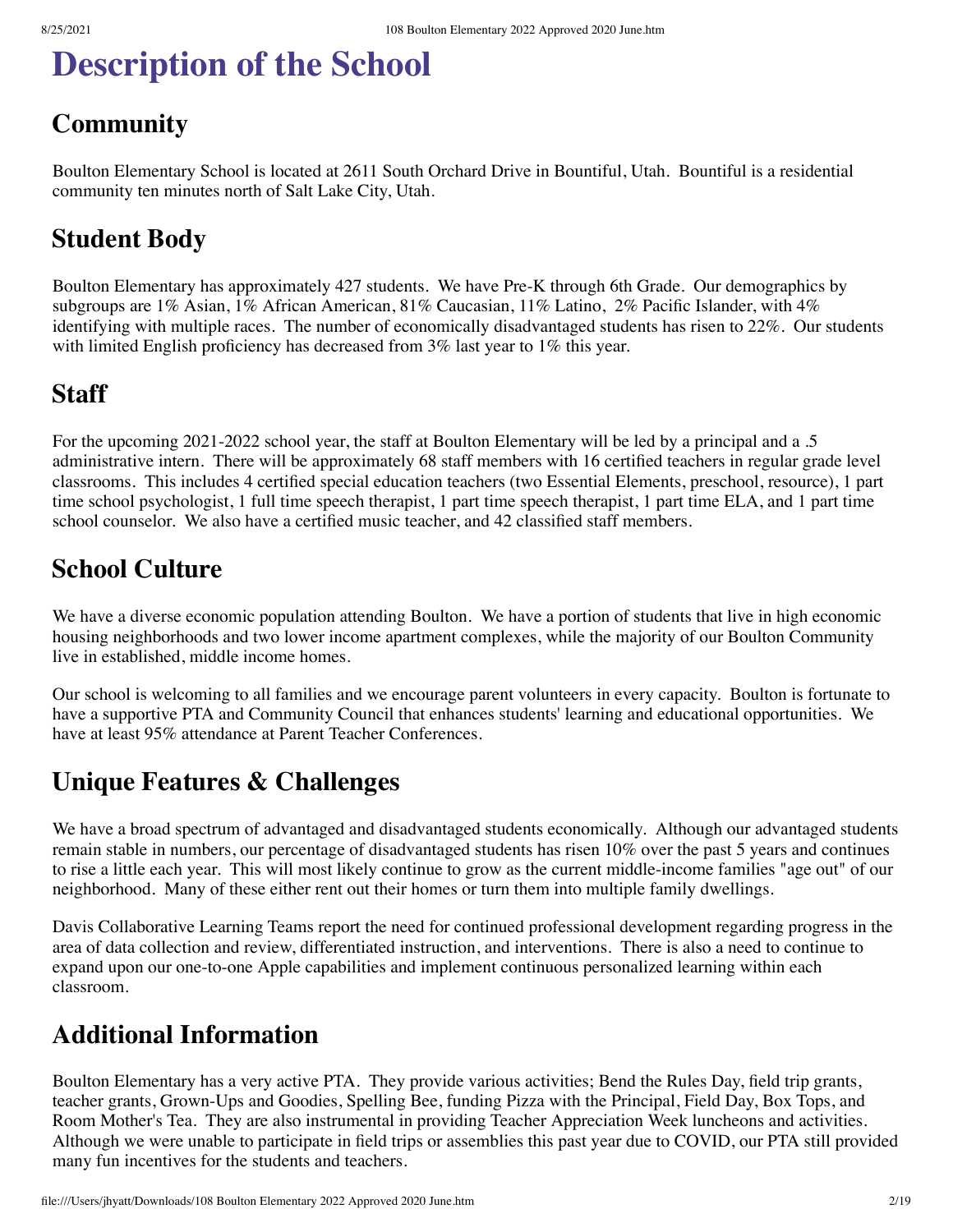## **Needs Analysis**

### **Notable Achievements**

Our Student Council's selection process is established with specific guidelines and expectations. The selection process includes: essays, teacher rankings, and personal interview. These requirements were put into place in the 2017-2018 school year to increase leadership skills.

Boulton Elementary has made substantial efforts to put programs into place to include community involvement. These efforts include: Veteran's Day Program, Boulton Elementary Choir, Davis Spelling Bee, and Talent Show. A grant was written that funded a STEAM Lab that benefits all students with experiences provided by the InfiniD Lab. The STEAM Lab will contribute to instructional agility by focusing on meaningful, engaging, collaborative, mastery, blended learning, and working towards higher level thinking.

Boulton Elementary has been identified as a candidate for Apple Distinguished School. More than 75% of the certified staff members are Apple Teacher Certified. Our student body is 1:1 with Apple iPad devices and personalized learning experiences are taking place daily using these devices. We have met 3/4 criteria to accomplish the Apple Distinguished School award and will look forward to applying in February of 2022.

#### **Areas of Recent Improvement**

In 2016-2017, RTI was established to offer the greatest academic progress for students. Four teacher assistants instruct in Tier 2 intervention. At-risk students are identified and attend RTI in a small group setting for 20 minutes 4 times per week. Progress monitoring takes place weekly to advance students, to maintain, or to refer to LCMT. The RTI program has been very successful in moving students upward in reading proficiency and achievement. During the 2019-2020 school year, RTI was revised again to include a half push-in model. During both the pull-out and push-in times, the interventions addressed are specific to the student's deficiency and implemented for three weeks. After three weeks, data progression or regression is evaluated by the teacher to determine the next three-week intervention.

Due to COVID during the 2020-2021 school year, RTI was revised once again to be a complete push-in model. The teachers have been trained to identify more closely which students are in need of RTI assistance and with that data and information, have worked closely with the tutors to intervene on target deficits. Our Acadience BOY Proficiency scores to MOY Proficiency scores increased from 72% to 78% of students scoring at or above benchmark. This is particularly impressive considering students were on soft-closure from March to May of 2020 and attended via a hybrid schedule for the first several weeks of the 2020-2021 school year.

#### **Areas of Needed Improvement**

Our desire is to promote student growth in science. Implementing the InfiniD Lab has provided K-6 students the ability to engage in blended learning and enrichment activities tied to the DESK Standards. Incorporating more trainings for our InfiniD Lab instructor will help to continue learning from and engaging with the activities, missions and assignments.

Measured growth will be determined after looking at RISE Science Benchmark scores from pre-test to post-test.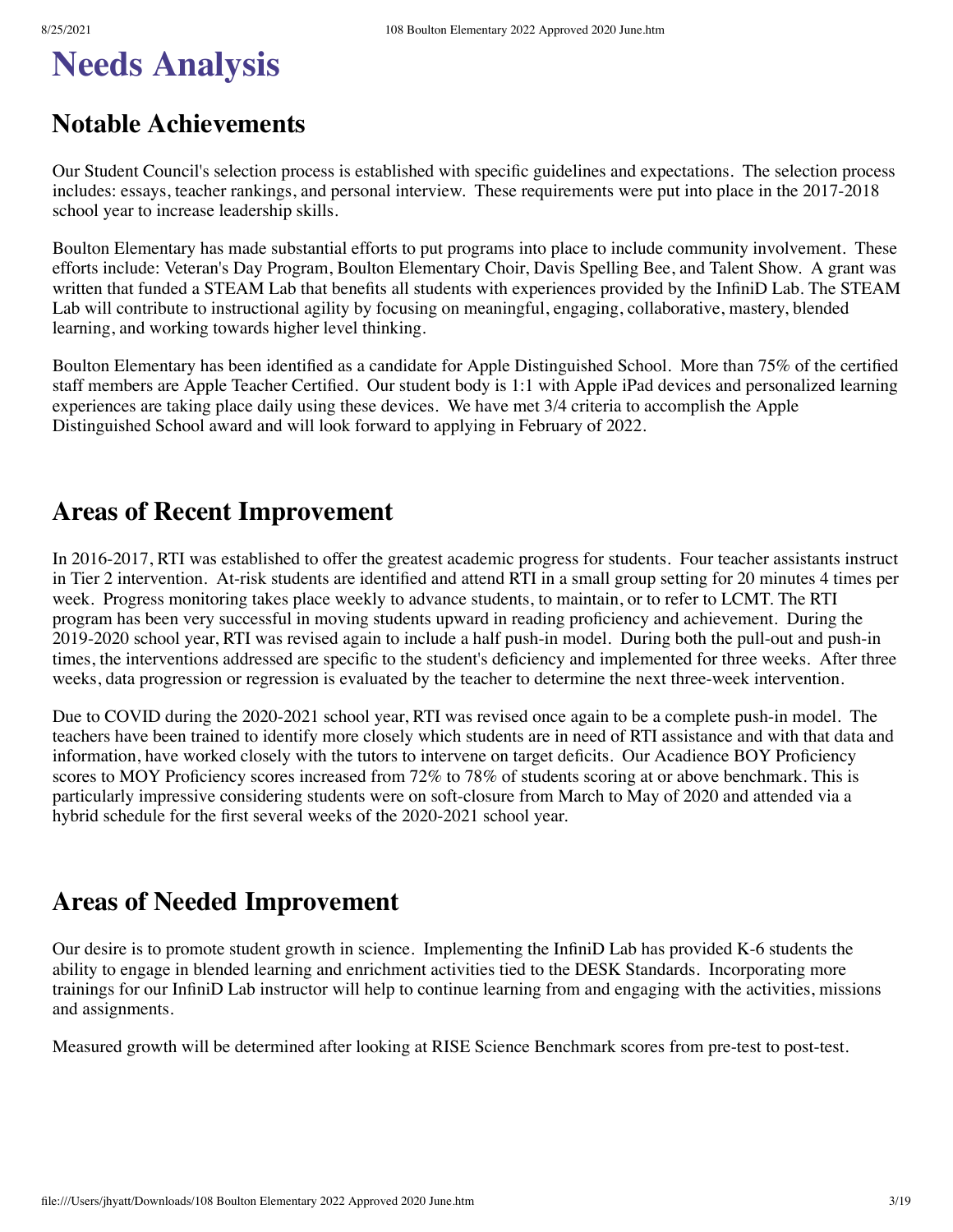### **Prior Year Status Report**

### **Report progress on PRIOR YEAR 2020 Composite School Plan**

| goal                 | Although we did not meet the goal of increasing 2% from<br>$80\%$ to $82\%$ , we did increase by 1% to $81\%$ . We had<br>recently restructured our RTI time which included a half<br>push-in model rather than a straight pull-out model. The<br>change in processes as well as changing the identification of<br>target deficits and specific interventions for those deficits,<br>may have had something to do with the minimal increase.<br>We will continue to monitor the application and content<br>delivery of McGraw Hill for our language arts curriculum as<br>well as the delivery of interventions via our RTI time. |
|----------------------|-----------------------------------------------------------------------------------------------------------------------------------------------------------------------------------------------------------------------------------------------------------------------------------------------------------------------------------------------------------------------------------------------------------------------------------------------------------------------------------------------------------------------------------------------------------------------------------------------------------------------------------|
| Did not meet<br>goal | The End of Year RISE Assessment was not given at end of<br>2019-2020 SY due to COVID-19 so we could not speak to<br>the goal as written. In the Fall of 2020, we gave the Go Math<br>end of level assessments to see where our starting point for<br>student proficiency and mastery of skills were. Our students<br>scored an average of 54% correct on this assessment.                                                                                                                                                                                                                                                         |
| Did not meet<br>goal | The End of Year RISE Assessment was not given at end of<br>2019-2020 SY due to COVID-19. We can't speak to the<br>overall goal as written. Benchmarks connected to core<br>concepts were implemented up until the soft closure. Students<br>in grades 3-6 did gain the ability to apply learned principles<br>within science core standards through problem solving and<br>collaboration. Students K-6 did participate in the InfiniD lab<br>setting under the direction of the classroom teacher and<br>STEAM instructor.                                                                                                        |
|                      | Did not meet                                                                                                                                                                                                                                                                                                                                                                                                                                                                                                                                                                                                                      |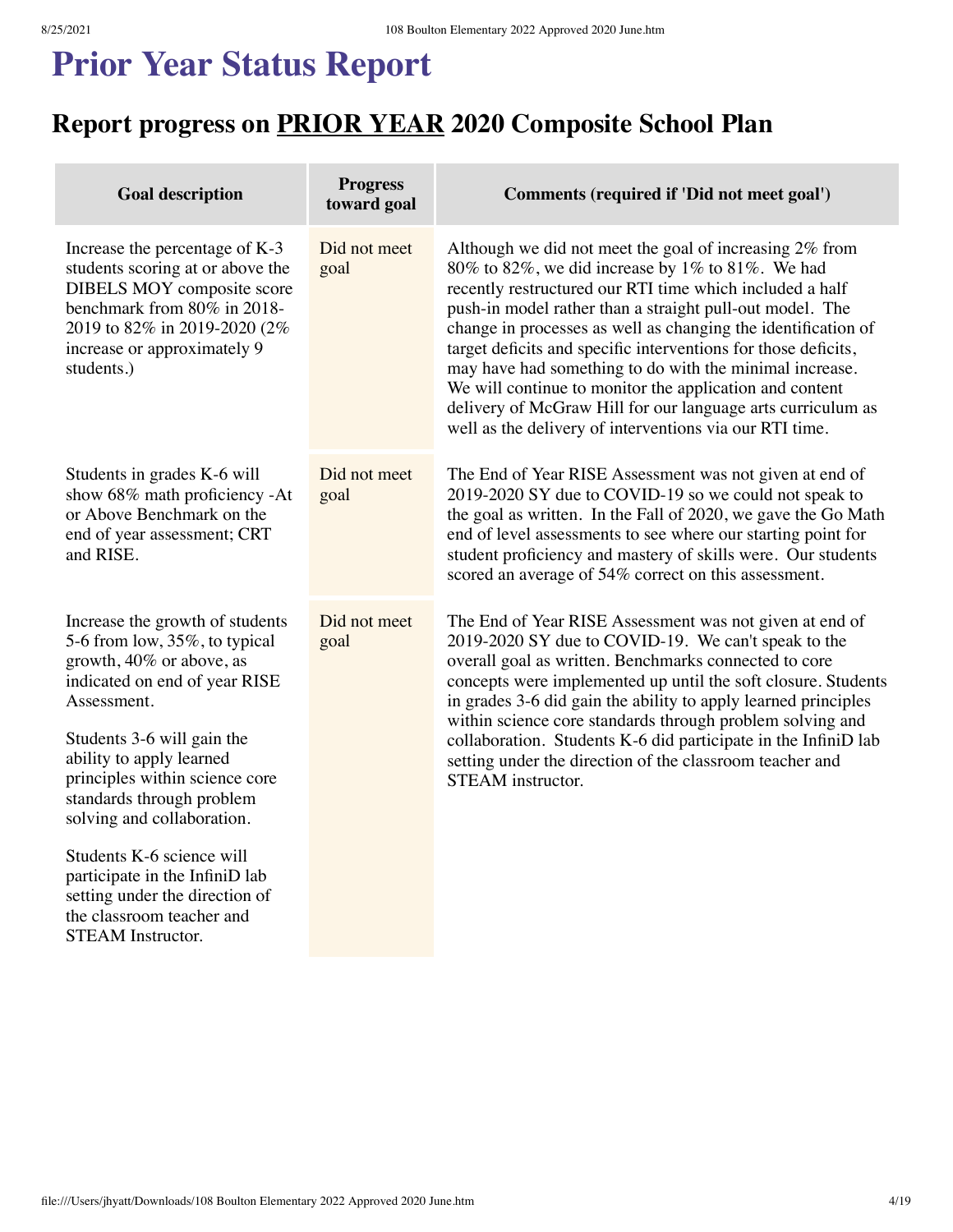# **Current Year Progress Report**

### **Report progress on CURRENT YEAR 2021 Composite School Plan**

| <b>Goal description</b>                                                                                                                                                                                                                                                                                                                                                                                                                                                                | <b>Progress</b><br>toward goal                    | <b>Comments</b>                                                                                                                                                                                                                                                                                                                                                                                                                                                                                                    |
|----------------------------------------------------------------------------------------------------------------------------------------------------------------------------------------------------------------------------------------------------------------------------------------------------------------------------------------------------------------------------------------------------------------------------------------------------------------------------------------|---------------------------------------------------|--------------------------------------------------------------------------------------------------------------------------------------------------------------------------------------------------------------------------------------------------------------------------------------------------------------------------------------------------------------------------------------------------------------------------------------------------------------------------------------------------------------------|
| 73% of K-3 students will score<br>Typical, Above or Well Above<br>on the Acadience Pathways of<br>Progress Growth Measurement.                                                                                                                                                                                                                                                                                                                                                         | Progressing<br>according to<br>plan               | On the Acadience Pathways of Progress Growth<br>Measurement, our students have scored 78% at or above<br>benchmark, which is 5% above the 73% goal. The 78% is<br>actually 7% higher than what the K-3 students scored in 2020<br>as well on Acadience Pathways of Progress Growth<br>Measurement.                                                                                                                                                                                                                 |
| Students in grades K-6 will<br>demonstrate a 5% increase<br>(from $56\%)$ in percent<br>correct utilizing the MOY Go<br>Math Benchmark percent<br>correct score in 2020 to MOY<br>Go Math Benchmark percent<br>correct score in 2021.                                                                                                                                                                                                                                                  | <b>Not</b><br>progressing<br>according to<br>plan | We believe that due to the soft closure of Utah schools in<br>March of 2020, we were unable to reach the mastery level we<br>had anticipated. Instead of reaching our 5% increase in<br>percent correct, we decreased to 52% in percent correct (a<br>loss of 4%). Our student enrollment also decreased which<br>might be a contributing factor as well.                                                                                                                                                          |
| Students in grades 4th-6th,<br>using a RISE Common<br>Benchmark, will show an<br>increase from the pre-test to<br>post-test benchmark<br>assessments.<br>Students 3rd-6th grades will<br>gain the ability to apply learned<br>principles within science core<br>standards through problem<br>solving and collaboration.<br>Students K-6th grades will<br>continue to participate in the<br>InfiniD Lab setting under the<br>direction of the classroom<br>teacher and STEM Instructor. | Progressing<br>according to<br>plan               | Students in grades 4th-6th, are using a RISE Common<br>Benchmark, and all teachers reported that 75% of students<br>showed an increase from the pre-test to post-test benchmark<br>assessments.<br>Students 3rd-6th grades have gained the ability to apply<br>learned principles within science core standards through<br>problem solving and collaboration.<br>Students K-6th grades have participated in the InfiniD Lab<br>setting under the direction of the classroom teacher and<br><b>STEM</b> Instructor. |
| <b>Goal 1: Empowered</b><br><b>Employees, Safety &amp; Security,</b><br><b>Parent &amp; Community</b><br><b>Connections, Culture and</b><br><b>School Climate</b><br>Build foundational knowledge<br>and capacity for faculty and<br>staff in the five CASEL<br>competencies of self-awareness,<br>self-management, social                                                                                                                                                             | Progressing<br>according to<br>plan               | Boulton Elementary completed both the DSD SEL Self-<br>Assessment and Walkthrough tool for baseline data.                                                                                                                                                                                                                                                                                                                                                                                                          |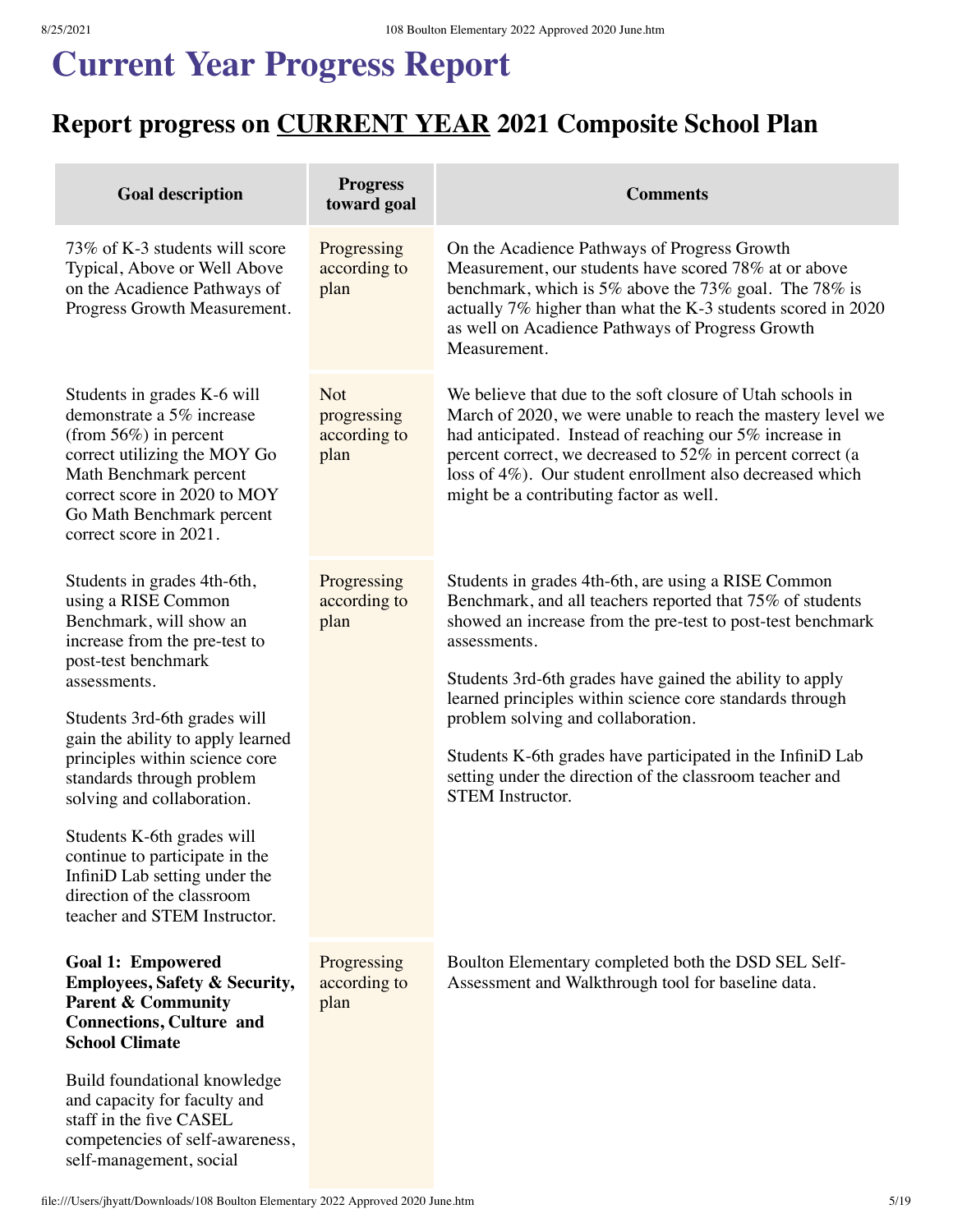8/25/2021 108 Boulton Elementary 2022 Approved 2020 June.htm

awareness, relationship skills, and responsible decision making adults by creating a school SEL plan using the Davis School District's SEL Walkthrough Tool.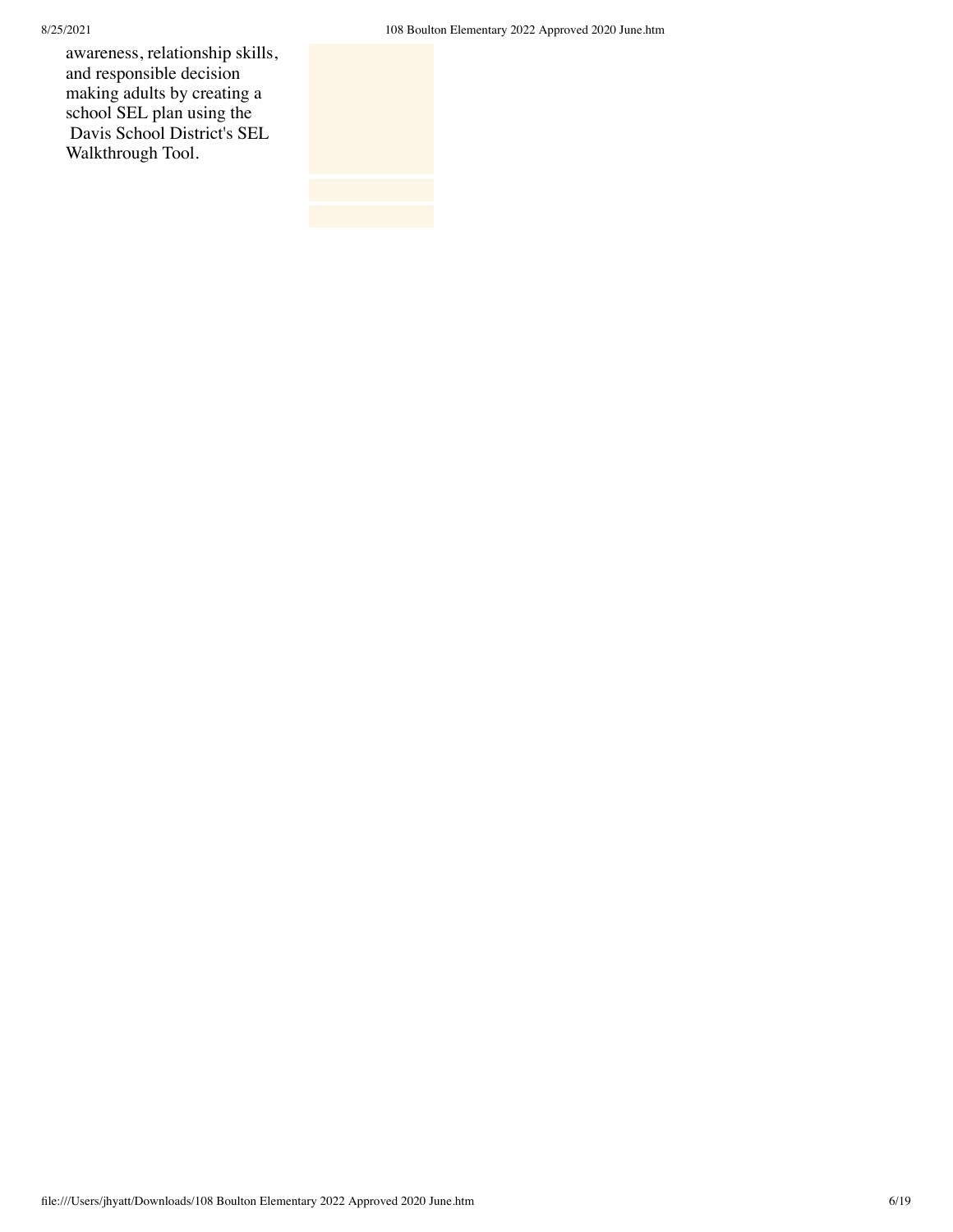for SY21-22

Describe your school's SY20-21 Progress for TSSA Spending

### **TSSA Funding Projections**

| TSSA SY19-20 Carryover                                    | \$8,620.03  |
|-----------------------------------------------------------|-------------|
| TSSA SY20-21 New Funding                                  | \$56,543.00 |
| TSSA Total funding for SY20-<br>21                        | \$65,163.03 |
| TSSA SY20-21 Anticipated<br>Spending                      | \$60,000.00 |
| <b>TSSA</b> Expected balance carried<br>over into SY21-22 | \$5,163.03  |
| <b>TSSA</b> Anticipated new funding<br>for SY21-22        | \$53,217.00 |
| <b>TSSA</b> Total funding available                       | \$58,380.03 |

By the end of the 2020-2021 school year, we will have spent almost \$60,000 of our budget. 1. We funded the extra contract day for teachers. 2. We created and implemented an SEL (Student Support Aide) which has reduced our administration referrals tremendously and has allowed for more time to be spent in the classroom receiving direct instruction. 3. A laptop was purchased for every certified teacher, including a resource teacher, two Essential Elements teachers, a preschool teacher, and two Speech Language Pathologists. 4. We provided extra hours coupled with Cares money to create a lunchroom aide position which offered more supervisory support and sanitation efforts during the COVID-19 pandemic. 5. Incentives were purchased for students which aligned with our school-wide behavior plan, Above the Line incentive plan for individual students, and gold star incentive plan for whole-class behavior. 6. Teachers were given additional monetary incentive to achieve their Apple Teacher Certification. We are now 100% certified as a whole faculty and ready for the next steps in becoming an Apple Distinguished School. 7. School shirts were purchased for every single student and staff member. 8. Extra supplies that promote good health, safety, sanitation, and cleaning were purchased for staff members. 9. Cameras with microphones were purchased for all classroom computers to better conduct remote learning on Fridays.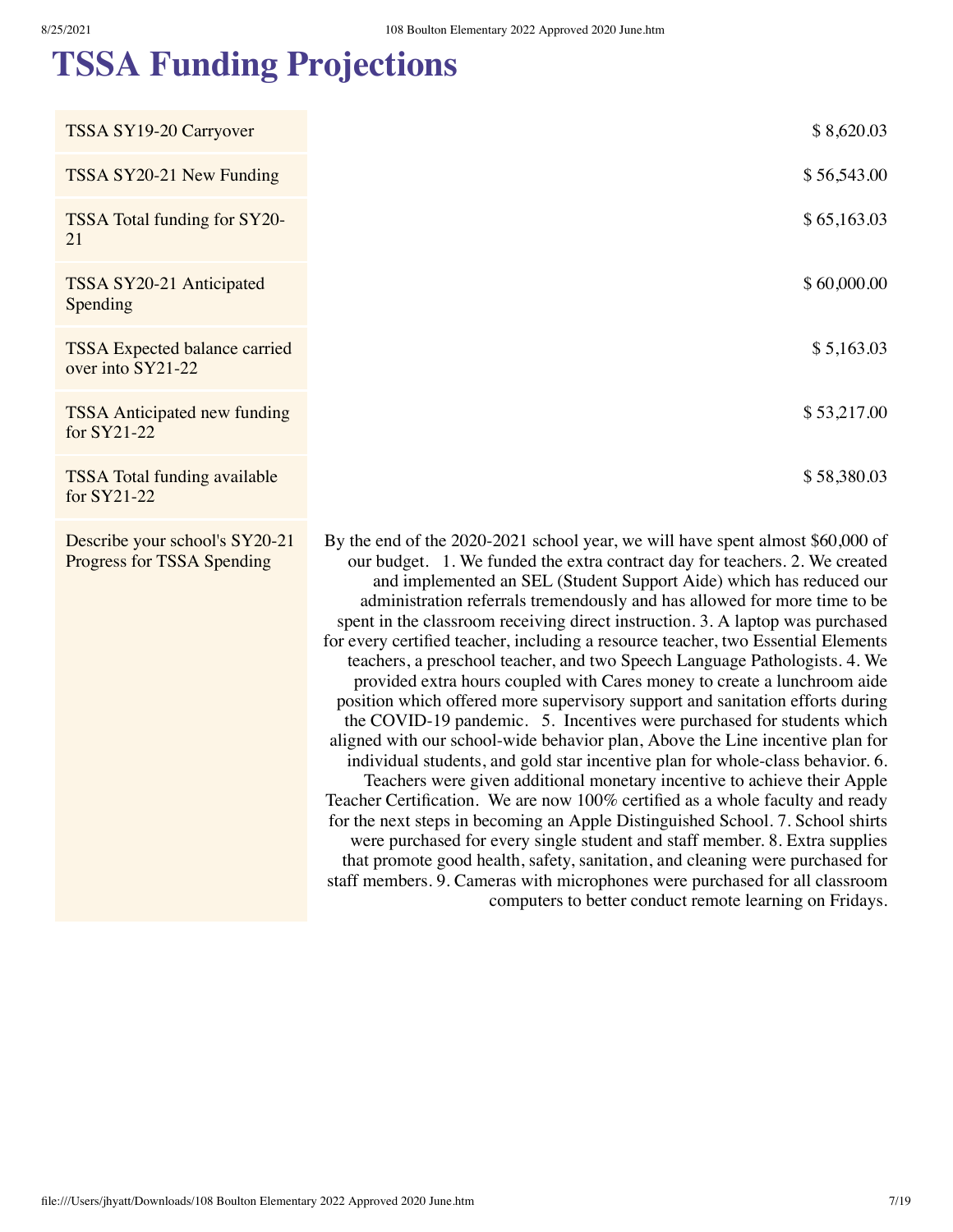# **LAND Trust Funding Projections**

| A - Carryover funds from SY19-20        | \$2,136.78  |
|-----------------------------------------|-------------|
| B - Allocated new funds for SY20-21     | \$60,330.00 |
| C - Total Budget for SY20-21            | \$62,466.78 |
| D - Projected spending during SY20-21   | \$61,000.00 |
| E - Expected carryover from SY20-21     | \$1,466.78  |
| F - Projected new funding for SY21-22   | \$46,890.18 |
| G - Total projected funding for SY21-22 | \$48,356.96 |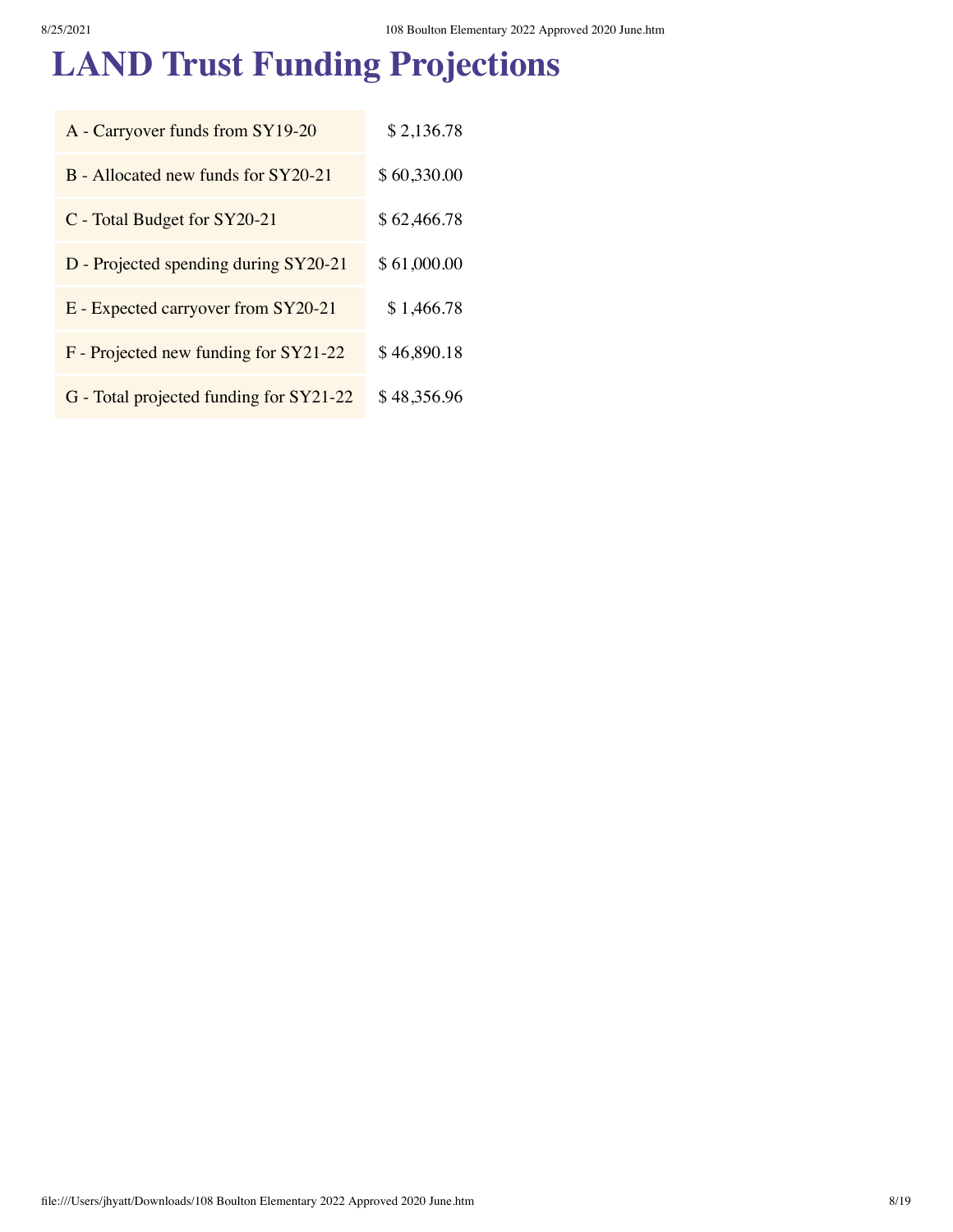## **Goals and Planned Actions / Resources**

| <b>Goal Short Title</b>                                                                       | <b>ELA Goal</b>                                                                                                                                                                                                      |  |  |  |
|-----------------------------------------------------------------------------------------------|----------------------------------------------------------------------------------------------------------------------------------------------------------------------------------------------------------------------|--|--|--|
| <b>Goal Statement</b>                                                                         | Seventy-four percent of K-3 students will score Typical, Above, or Well Above on the<br>Acadience Pathways of Progress Growth Measurement.                                                                           |  |  |  |
| <b>Measures to determine</b><br>progress                                                      | Acadience Pathways of Progress Growth Measurement.                                                                                                                                                                   |  |  |  |
| <b>Action Plan</b>                                                                            | At-Risk students will be identified in grades K-3 using common formative assessments<br>and BOY Acadience Reading test's scores by September 15, 2021.                                                               |  |  |  |
|                                                                                               | 1. Deliver targeted interventions to At-Risk students during RTI with the support of the<br>ELA Coordinator and Intervention Tutors. Intervention Tutors will be purchased<br>through Trust Land Funds (TSSP Funds). |  |  |  |
|                                                                                               | 2. Adjust interventions based on weekly progress monitoring and Drill Down of students<br>with scores below benchmark.                                                                                               |  |  |  |
|                                                                                               | 3. mClass licenses will be purchased to continue the progress monitoring and drill down<br>of students 4th-6th grades. Funding will be through Trust Land Funds (TSSP Funds).                                        |  |  |  |
| This goal can be<br>categorized as (choose<br>all that apply)                                 | #PCBLI#CollegeCareerReadyl#GraduationRates                                                                                                                                                                           |  |  |  |
| <b>District Strategic Plan</b><br>Area(s)                                                     | Student Growth & Achievement                                                                                                                                                                                         |  |  |  |
| Academic area(s)<br>addressed by the goal                                                     | Reading                                                                                                                                                                                                              |  |  |  |
| Does this action plan<br>include behavioral /<br>character education /<br>leadership efforts? |                                                                                                                                                                                                                      |  |  |  |
| Will TSSA funds be used<br>to support this goal?                                              | Goal TSSA Expense Total -                                                                                                                                                                                            |  |  |  |
|                                                                                               | <b>Funding Source Expense Category Description Item Cost</b>                                                                                                                                                         |  |  |  |
| Will LANDTrust funds be<br>used to support the                                                | Yes                                                                                                                                                                                                                  |  |  |  |
| implementation of this<br>goal?                                                               | Goal LAND Trust Expense Total - \$42,000.00                                                                                                                                                                          |  |  |  |
|                                                                                               | <b>Funding</b><br><b>Expense</b><br><b>Description</b><br><b>Item Cost</b><br><b>Source</b><br><b>Category</b>                                                                                                       |  |  |  |
|                                                                                               | <b>LAND</b><br>\$42,000.00<br><b>Salaries</b><br>4 RTI Aides A. 19.5 hours weekly B.<br><b>Trust</b><br>$\&$<br>19.5 hours weekly C. 15 hours weekly<br>Academic<br><b>Benefits</b><br>D. 15 hours weekly            |  |  |  |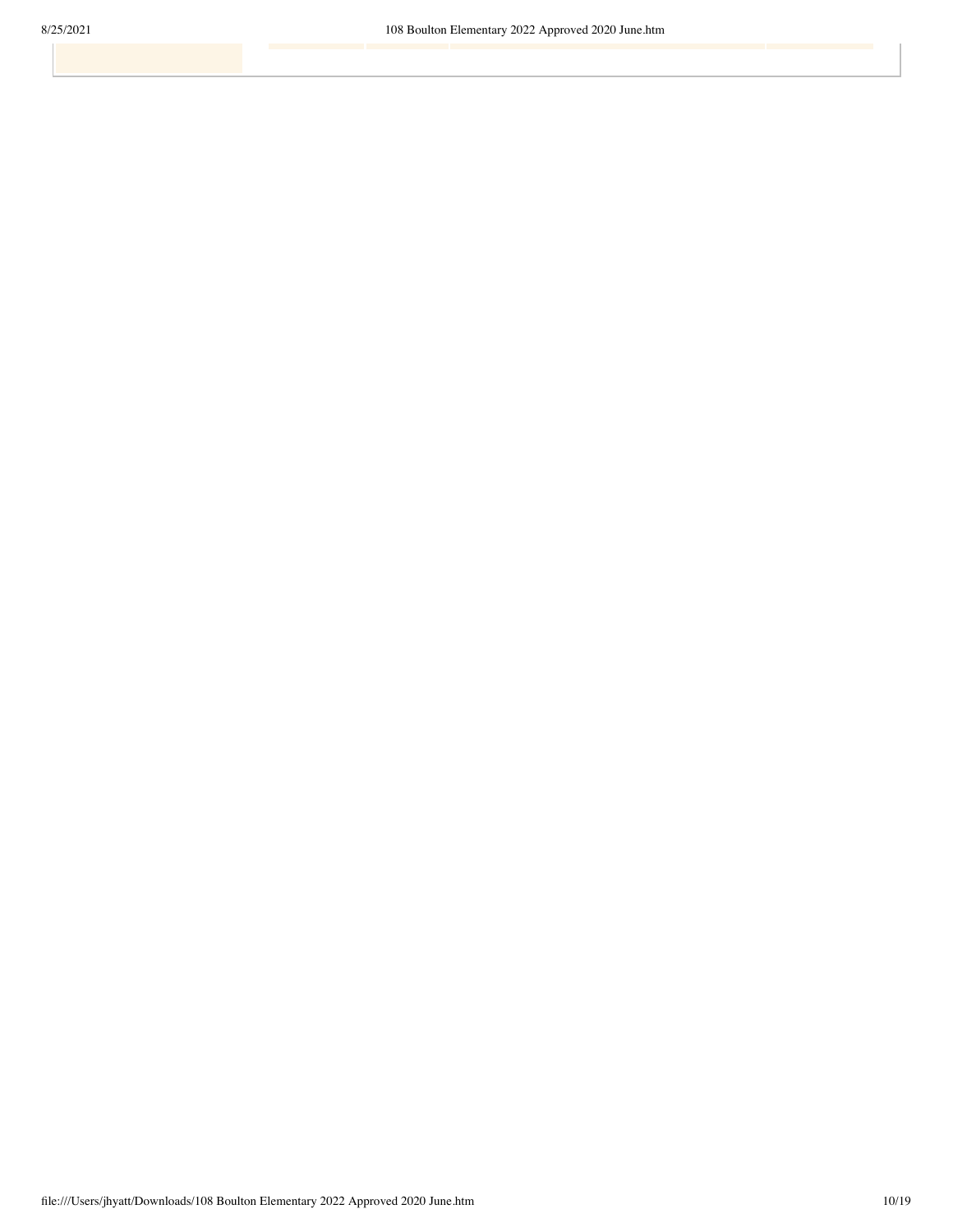| <b>Goal Short Title</b>                                                                       | <b>Math Goal</b>                                                                                                                                                                                                                                                                                                                                                                      |  |  |  |
|-----------------------------------------------------------------------------------------------|---------------------------------------------------------------------------------------------------------------------------------------------------------------------------------------------------------------------------------------------------------------------------------------------------------------------------------------------------------------------------------------|--|--|--|
| <b>Goal Statement</b>                                                                         | 75% of students in grades 1st-6th, using a Go Math high stakes benchmark, will show<br>adequate growth from beginning of year to middle of year assessments that measure<br>grade level core content.                                                                                                                                                                                 |  |  |  |
| Measures to determine<br>progress                                                             | Go Math Benchmarks from BOY 2021 to MOY 2021.                                                                                                                                                                                                                                                                                                                                         |  |  |  |
| <b>Action Plan</b>                                                                            | Identify At-Risk students through Go Math common assessment scores (BOY) by mid-<br>September 2021.                                                                                                                                                                                                                                                                                   |  |  |  |
|                                                                                               | 1. Grades K-6 will use Go Math which offers and engaging and interactive approach to<br>covering the DESK Standards. Go Math combines 21st-Century educational technology<br>with modern content, dynamic inter-activities, and a variety of instructional videos to<br>engage every student.                                                                                         |  |  |  |
|                                                                                               | 2. To enhance learning and provide individual growth, grades 1-6 will use a combination<br>of iReady and Imagine Math which will be funded by grants.                                                                                                                                                                                                                                 |  |  |  |
|                                                                                               | 3. Deliver targeted math interventions and small group re-teaching strategies to at-risk<br>students during direct instruction time with support from classroom teacher and a math<br>teaching assistant (TA). This is to continue to assist in addressing gaps that may have<br>occurred during the 2020 COVID-19 soft-closure. A math TA will be purchased<br>through TSSA funding. |  |  |  |
| This goal can be<br>categorized as (choose<br>all that apply)                                 | #GraduationRatesl#CollegeCareerReadyl#PCBL                                                                                                                                                                                                                                                                                                                                            |  |  |  |
| District Strategic Plan<br>Area(s)                                                            | Student Growth & Achievement                                                                                                                                                                                                                                                                                                                                                          |  |  |  |
| Academic area(s)<br>addressed by the goal                                                     | Mathematics                                                                                                                                                                                                                                                                                                                                                                           |  |  |  |
| Does this action plan<br>include behavioral /<br>character education /<br>leadership efforts? |                                                                                                                                                                                                                                                                                                                                                                                       |  |  |  |
| Will TSSA funds be used<br>to support this goal?                                              | Goal TSSA Expense Total - \$8,303.00                                                                                                                                                                                                                                                                                                                                                  |  |  |  |
|                                                                                               | <b>Funding</b><br><b>Expense</b><br><b>Description</b><br><b>Item Cost</b><br><b>Category</b><br><b>Source</b>                                                                                                                                                                                                                                                                        |  |  |  |
|                                                                                               | <b>TSSA</b><br>Salaries &<br>\$8,303.00<br>Hire 1 math TA 18 hrs. weekly (3.6)<br><b>Benefits</b><br>hours daily).                                                                                                                                                                                                                                                                    |  |  |  |
| Will LANDTrust funds be                                                                       | N <sub>o</sub>                                                                                                                                                                                                                                                                                                                                                                        |  |  |  |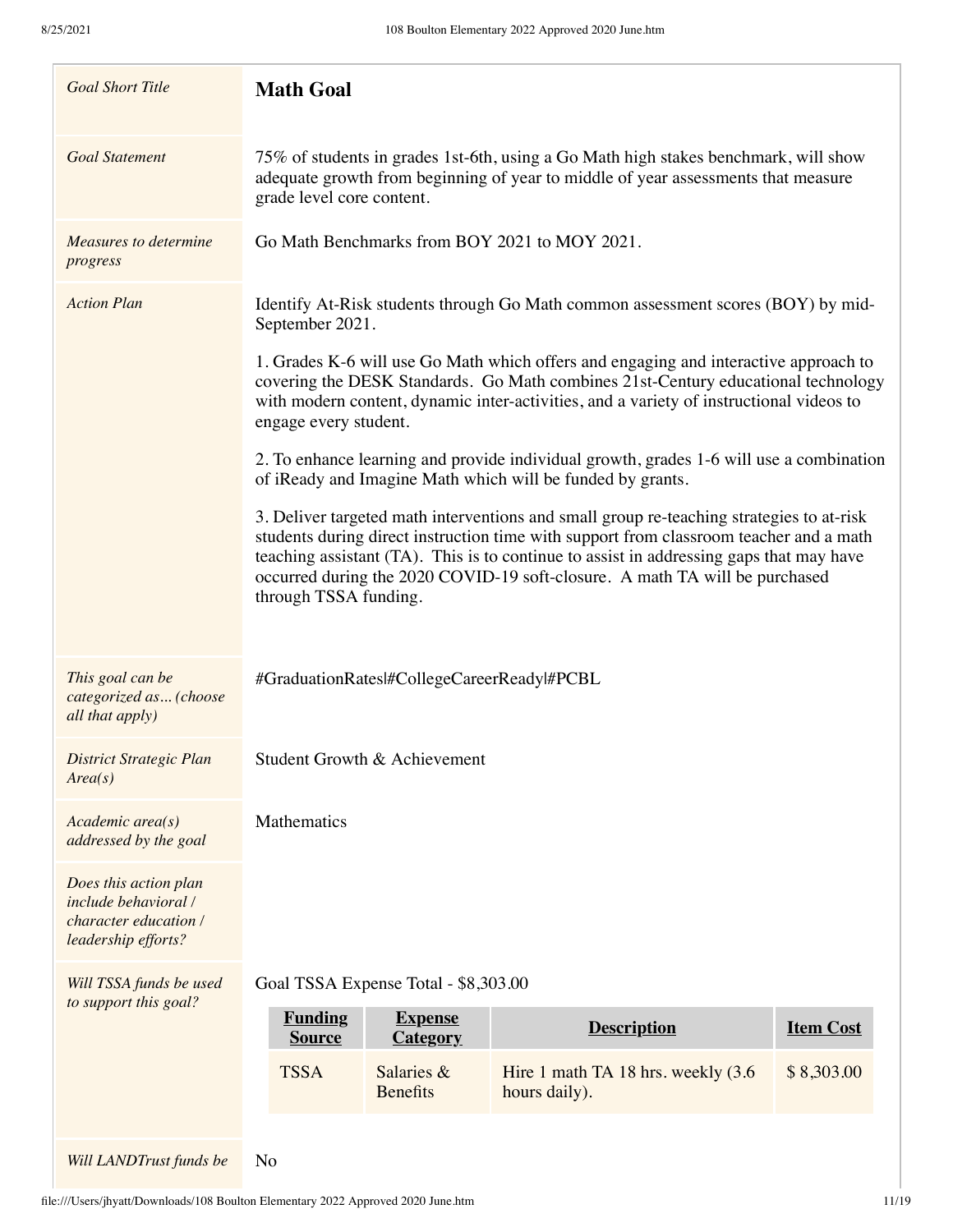*used to support the implementation of this goal?*

Goal LAND Trust Expense Total -

**Funding Source Expense Category Description Item Cost**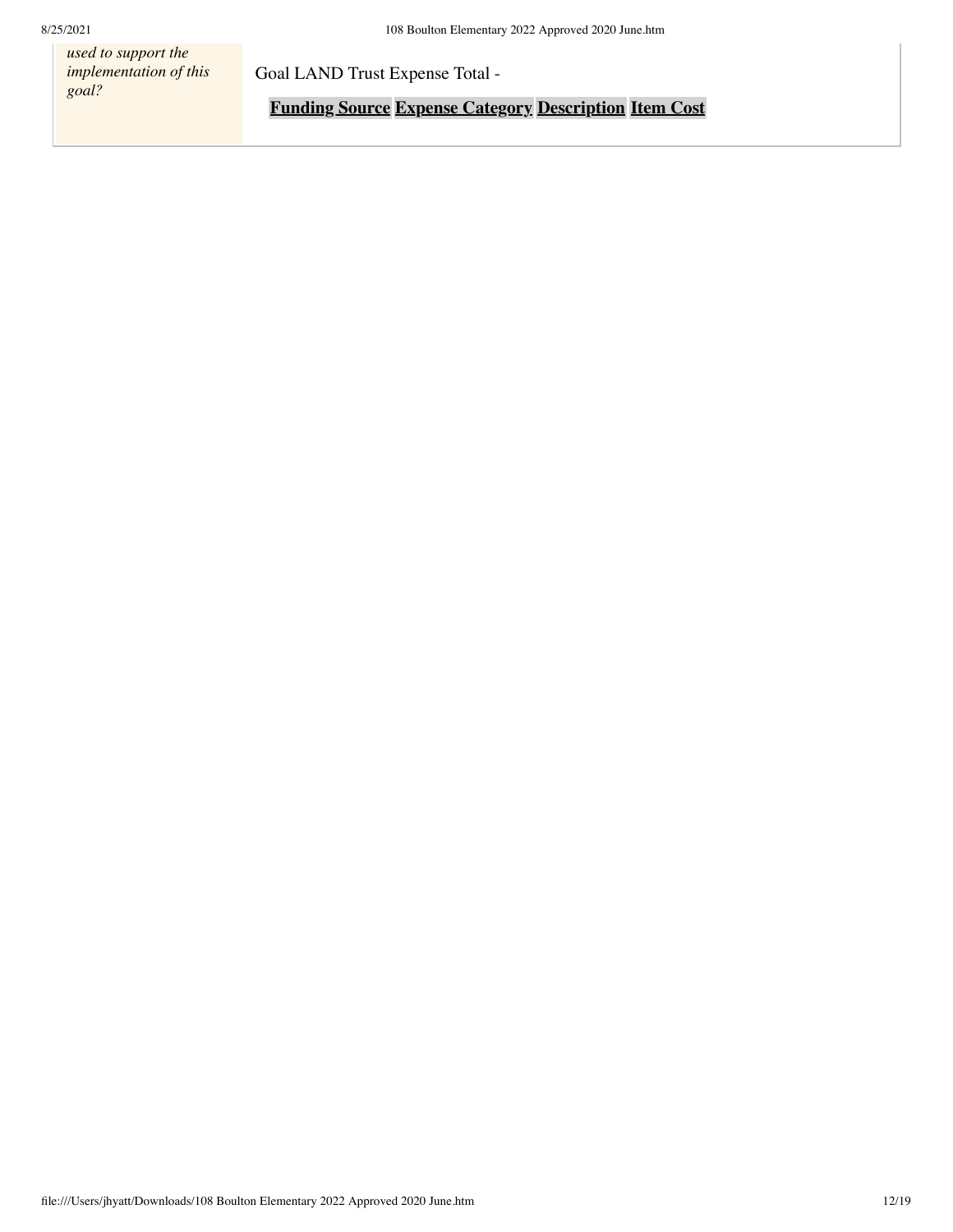| <b>Goal Short Title</b>                                                                                     | <b>Science Goal</b>                                                                                                                                                                                                |                                                                                                                                                        |                                      |                  |  |
|-------------------------------------------------------------------------------------------------------------|--------------------------------------------------------------------------------------------------------------------------------------------------------------------------------------------------------------------|--------------------------------------------------------------------------------------------------------------------------------------------------------|--------------------------------------|------------------|--|
| <b>Goal Statement</b>                                                                                       | Seventy-five percent of students in grades 4th-6th, using a grade level common<br>benchmark aligned with DESK standards, will show an increase from the pre-test to<br>post-test teacher created unit assessments. |                                                                                                                                                        |                                      |                  |  |
| <b>Measures to determine</b><br>progress                                                                    | Common Formative benchmark assessments.                                                                                                                                                                            |                                                                                                                                                        |                                      |                  |  |
| <b>Action Plan</b>                                                                                          | The students 3rd-6th grades will gain the ability to apply learned principles within<br>science core standards through problem solving and collaboration.                                                          |                                                                                                                                                        |                                      |                  |  |
|                                                                                                             |                                                                                                                                                                                                                    | 1. Students K-6th grades will continue to participate in the InfiniD Lab setting under the<br>direction of the classroom teacher and STEAM instructor. |                                      |                  |  |
|                                                                                                             |                                                                                                                                                                                                                    | 2. Grades K-6 will attend the InfiniD Lab at least once a month to strengthen skills and<br>knowledge needed to promote growth in science areas.       |                                      |                  |  |
|                                                                                                             | <b>LAND</b> Trust.                                                                                                                                                                                                 | 3. Subscriptions to Mystery Science and Generation Genius will be purchased from                                                                       |                                      |                  |  |
| This goal can be<br>categorized as (choose<br>all that apply)                                               | #PCBLI#GraduationRatesl#CollegeCareerReadyl#Tech                                                                                                                                                                   |                                                                                                                                                        |                                      |                  |  |
| <b>District Strategic Plan</b><br>Area(s)                                                                   | Student Growth & Achievement                                                                                                                                                                                       |                                                                                                                                                        |                                      |                  |  |
| Academic area(s)<br>addressed by the goal                                                                   | SciencelTechnology                                                                                                                                                                                                 |                                                                                                                                                        |                                      |                  |  |
| Does this action plan<br><i>include behavioral</i> /<br><i>character education</i> /<br>leadership efforts? |                                                                                                                                                                                                                    |                                                                                                                                                        |                                      |                  |  |
| Will TSSA funds be used<br>to support this goal?                                                            |                                                                                                                                                                                                                    | Goal TSSA Expense Total - \$19,585.85                                                                                                                  |                                      |                  |  |
|                                                                                                             | <b>Funding</b><br><b>Source</b>                                                                                                                                                                                    | <b>Expense Category</b>                                                                                                                                | <b>Description</b>                   | <b>Item Cost</b> |  |
|                                                                                                             | <b>TSSA</b>                                                                                                                                                                                                        | Salaries & Benefits                                                                                                                                    | 1 InfiniD<br>Lab/STEAM<br>Instructor | \$12,585.85      |  |
|                                                                                                             | <b>TSSA</b>                                                                                                                                                                                                        | Software / Technology<br>Hardware $<$ \$5000                                                                                                           | InfiniD Lab Licenses                 | \$7,000.00       |  |
| Will LANDTrust funds be                                                                                     | Yes                                                                                                                                                                                                                |                                                                                                                                                        |                                      |                  |  |
| used to support the<br>implementation of this<br>Goal LAND Trust Expense Total - \$2,500.00<br>goal?        |                                                                                                                                                                                                                    |                                                                                                                                                        |                                      |                  |  |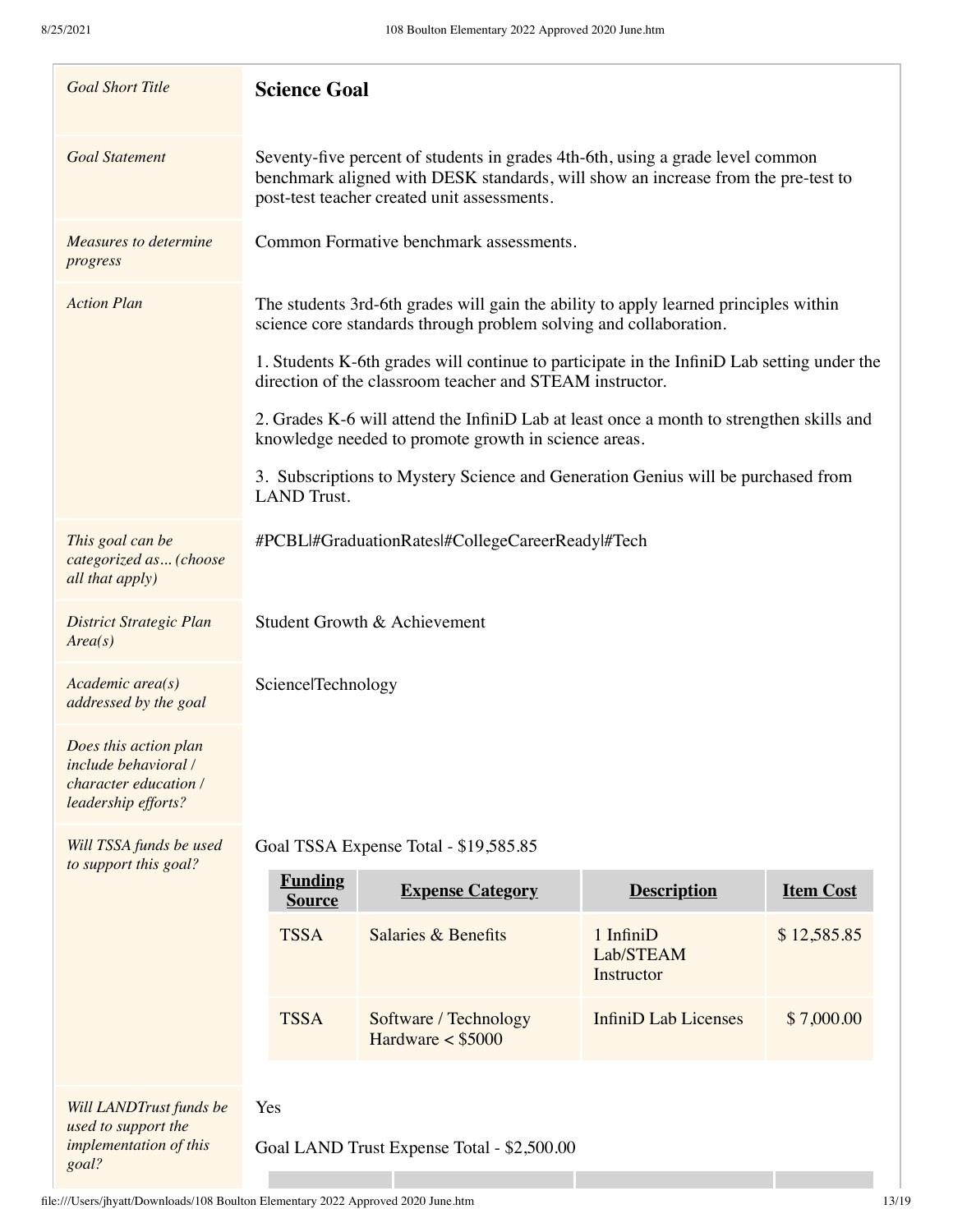8/25/2021 108 Boulton Elementary 2022 Approved 2020 June.htm

| <b>Funding Source</b> | <b>Expense Category</b> | <b>Description</b>         | <b>Item Cost</b> |
|-----------------------|-------------------------|----------------------------|------------------|
| <b>LAND</b> Trust     | Online Curriculum or    | <b>Mystery Science and</b> | \$2,500.00       |
| Academic              | <b>Subscriptions</b>    | <b>Generation Genius</b>   |                  |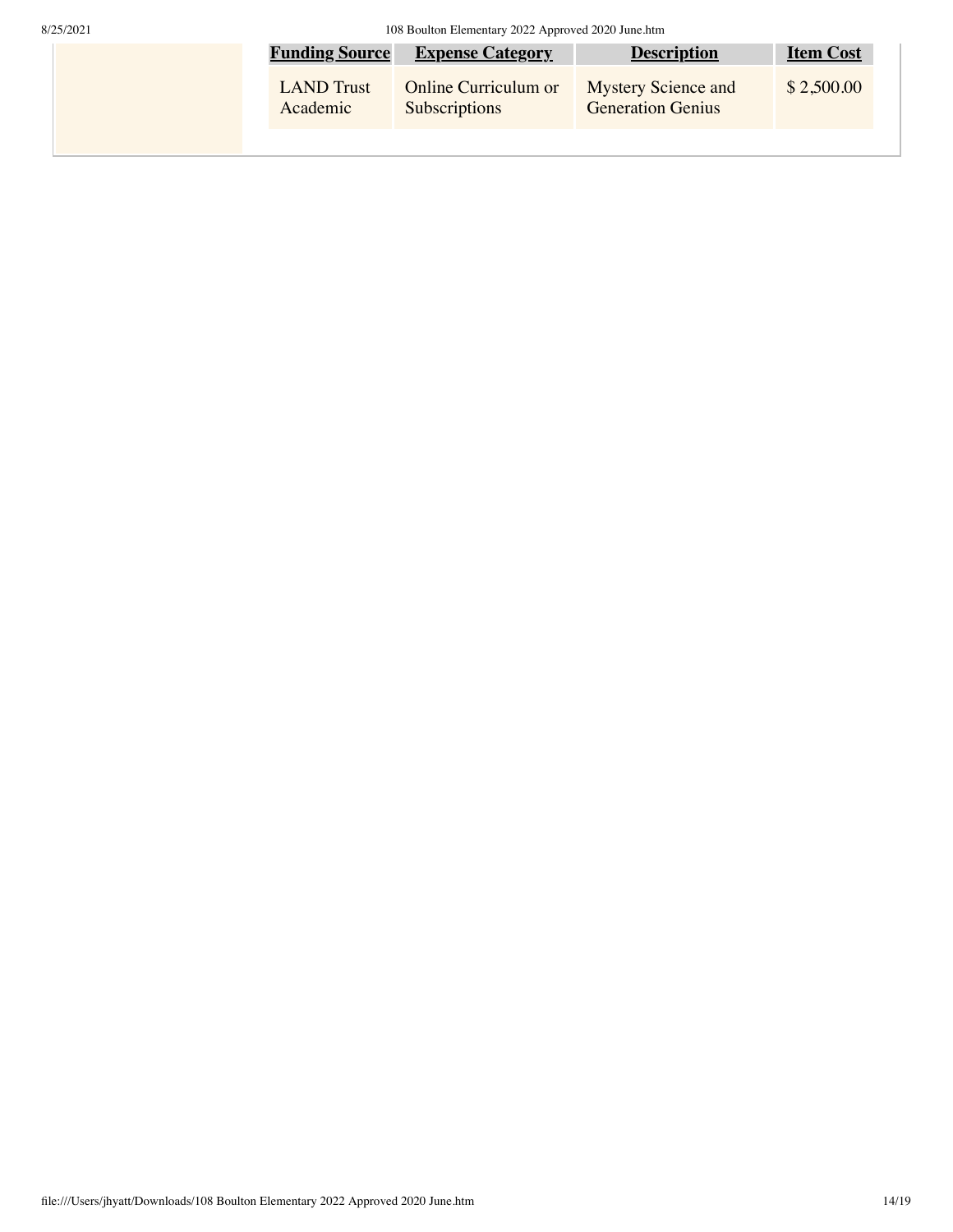| <b>Goal Short Title</b>                                                                       |                                                                                                                                                                   | <b>Social and Emotional Learning Goal</b>                                                                                                                                                                                                                                                                                                                                                                                   |                  |  |
|-----------------------------------------------------------------------------------------------|-------------------------------------------------------------------------------------------------------------------------------------------------------------------|-----------------------------------------------------------------------------------------------------------------------------------------------------------------------------------------------------------------------------------------------------------------------------------------------------------------------------------------------------------------------------------------------------------------------------|------------------|--|
| <b>Goal Statement</b>                                                                         | Time/Circles within each classroom.                                                                                                                               | Continue to build foundational knowledge and capacity for faculty and staff in the five<br>CASEL competencies of self-awareness, self-management, social awareness,<br>relationship skills, and responsible decision making adults by implementing Circle                                                                                                                                                                   |                  |  |
| Measures to determine<br>progress                                                             | Implement another DSD SEL Self-Assessment to look for areas of growth and/or areas<br>of improvement from last year's SEL Self-Assessment.                        |                                                                                                                                                                                                                                                                                                                                                                                                                             |                  |  |
| <b>Action Plan</b>                                                                            | 1. Continue meeting as an SEL Team for planning and implementation to strengthen<br>foundational knowledge and capacity in the school. Calendar monthly meetings. |                                                                                                                                                                                                                                                                                                                                                                                                                             |                  |  |
|                                                                                               | Team, and Boulton School Counselor.                                                                                                                               | 2. Provide training for school SEL Team and faculty by DSD SEL Team, Boulton SEL                                                                                                                                                                                                                                                                                                                                            |                  |  |
|                                                                                               |                                                                                                                                                                   | 3. Complete DSD SEL Self-Assessment once more to gauge growth or needed<br>improvement from previous year to current year.                                                                                                                                                                                                                                                                                                  |                  |  |
|                                                                                               | 4. Use DSD SEL Self-Assessment data as well as monthly meeting information to<br>inform professional learning and future implementation.                          |                                                                                                                                                                                                                                                                                                                                                                                                                             |                  |  |
| This goal can be<br>categorized as (choose<br>all that apply)                                 |                                                                                                                                                                   |                                                                                                                                                                                                                                                                                                                                                                                                                             |                  |  |
| <b>District Strategic Plan</b><br>Area(s)                                                     |                                                                                                                                                                   | Empowered Employees Safety & Security Parent & Community Connections Culture                                                                                                                                                                                                                                                                                                                                                |                  |  |
| Academic area(s)<br>addressed by the goal                                                     |                                                                                                                                                                   |                                                                                                                                                                                                                                                                                                                                                                                                                             |                  |  |
| Does this action plan<br>include behavioral /<br>character education /<br>leadership efforts? |                                                                                                                                                                   |                                                                                                                                                                                                                                                                                                                                                                                                                             |                  |  |
| Will TSSA funds be used<br>to support this goal?                                              | Goal TSSA Expense Total - \$13,427.00                                                                                                                             |                                                                                                                                                                                                                                                                                                                                                                                                                             |                  |  |
|                                                                                               | <b>Funding</b><br><b>Expense</b><br><b>Category</b><br><b>Source</b>                                                                                              | <b>Description</b>                                                                                                                                                                                                                                                                                                                                                                                                          | <b>Item Cost</b> |  |
|                                                                                               | <b>TSSA</b><br><b>Salaries</b><br>$\&$<br><b>Benefits</b>                                                                                                         | An SEL aide will provide structured<br>activities and lessons in an alternate setting<br>for students in grades K-6 teaching SEL<br>strategies to improve student academic<br>learning. With this increased SEL support,<br>student academic achievement will improve<br>in all academic areas. With a decrease in<br>student referrals, students will spend more<br>time in the classroom receiving direct<br>instruction. | \$13,427.00      |  |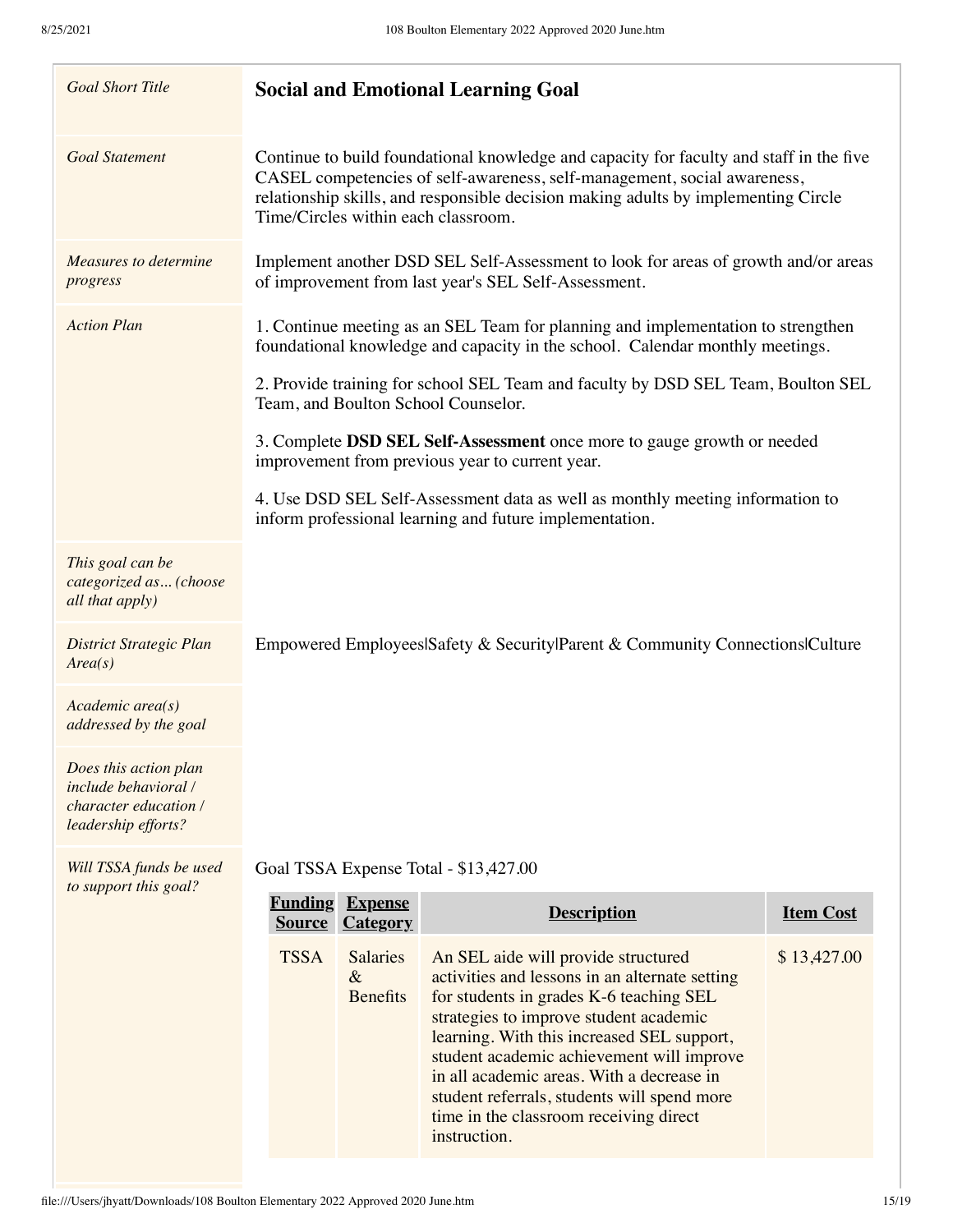*Will LANDTrust funds be used to support the implementation of this goal?*

No

Goal LAND Trust Expense Total -

**Funding Source Expense Category Description Item Cost**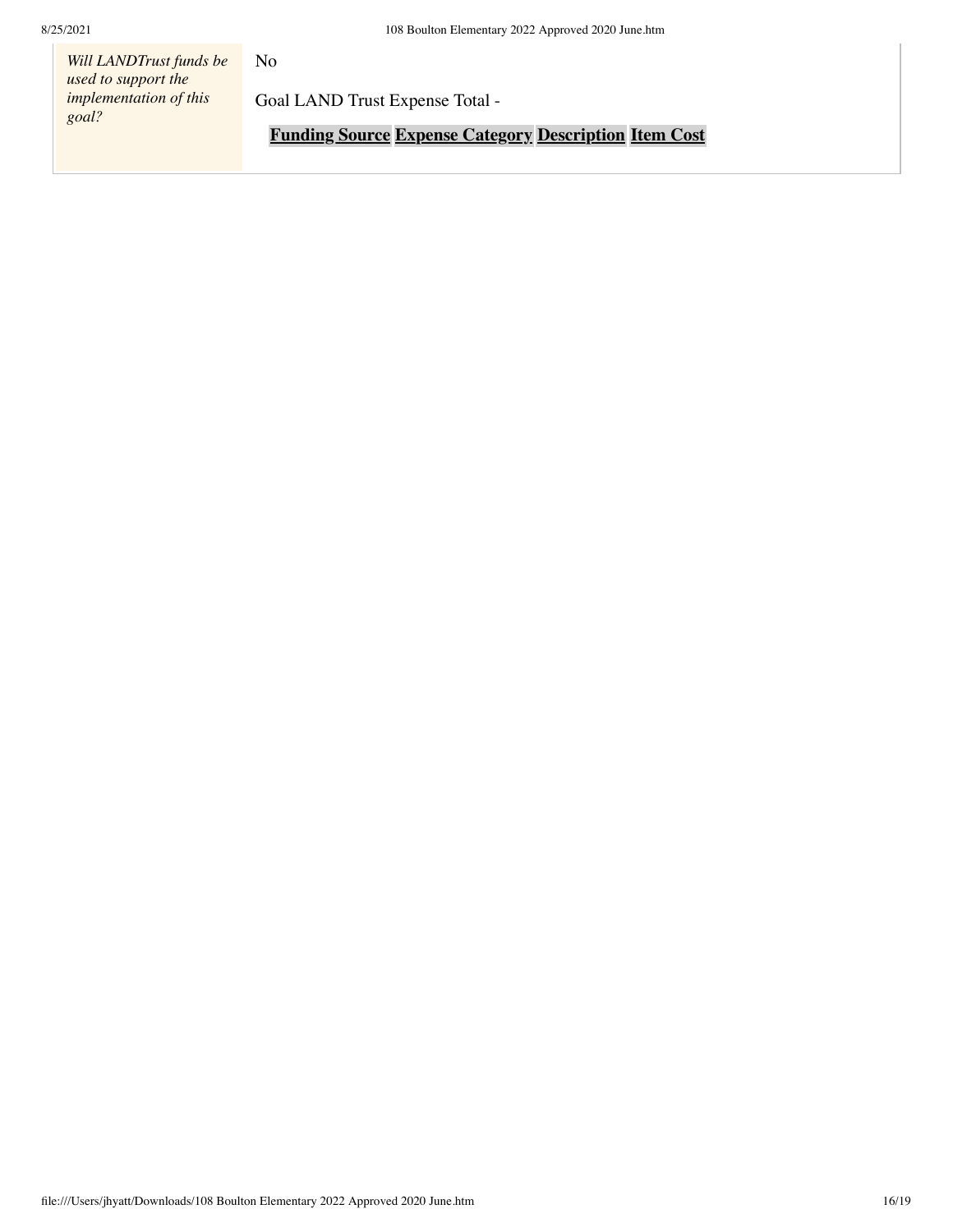## **Additonal TSSA Questions**

### **Budget Item List**

| <b>GoalTitle</b>                               | <b>Funding</b><br><b>Source</b> | <b>Expense</b><br>Category                         | <b>Description</b>                                                                                                                                                                                                                                                                                                                                                                                              | <b>Item Cost</b> |
|------------------------------------------------|---------------------------------|----------------------------------------------------|-----------------------------------------------------------------------------------------------------------------------------------------------------------------------------------------------------------------------------------------------------------------------------------------------------------------------------------------------------------------------------------------------------------------|------------------|
| Math<br>Goal                                   | <b>TSSA</b>                     | Salaries $\&$<br><b>Benefits</b>                   | Hire 1 math TA 18 hrs. weekly (3.6 hours daily).                                                                                                                                                                                                                                                                                                                                                                | \$8,303.00       |
| <b>New</b><br><b>Blank</b><br>Goal             | <b>TSSA</b>                     | Salaries $&$<br><b>Benefits</b>                    | 1 InfiniD Lab/STEAM Instructor                                                                                                                                                                                                                                                                                                                                                                                  | \$12,585.85      |
| <b>New</b><br><b>Blank</b><br>Goal             | <b>TSSA</b>                     | Software /<br>Technology<br>Hardware<br>$<$ \$5000 | InfiniD Lab Licenses                                                                                                                                                                                                                                                                                                                                                                                            | \$7,000.00       |
| Social<br>and<br>Emotional<br>Learning<br>Goal | <b>TSSA</b>                     | Salaries &<br><b>Benefits</b>                      | An SEL aide will provide structured activities and lessons in an<br>alternate setting for students in grades K-6 teaching SEL strategies<br>to improve student academic learning. With this increased SEL<br>support, student academic achievement will improve in all<br>academic areas. With a decrease in student referrals, students will<br>spend more time in the classroom receiving direct instruction. | \$13,427.00      |

### **Summary of Planned Expenditures**

| 1. Projected new TSSA funding<br>for $SY21-22$                                       | \$53,217.00 |
|--------------------------------------------------------------------------------------|-------------|
| 2. Total projected TSSA<br>funding for SY21-22                                       | \$58,380.03 |
| Does the school plan to add a<br>contract day for teachers with<br>TSSA funds?       | Yes         |
| Cost of contract day for<br>teachers with TSSA funds                                 | \$8,131.00  |
| 3. Total planned TSSA<br>expenditures for SY21-22                                    | \$49,446.85 |
| 4. Planned TSSA carryover into<br>the SY22-23                                        | \$8,933.18  |
| Does the school plan to fund<br>teacher leadership opportunities<br>with TSSA funds? | $\rm No$    |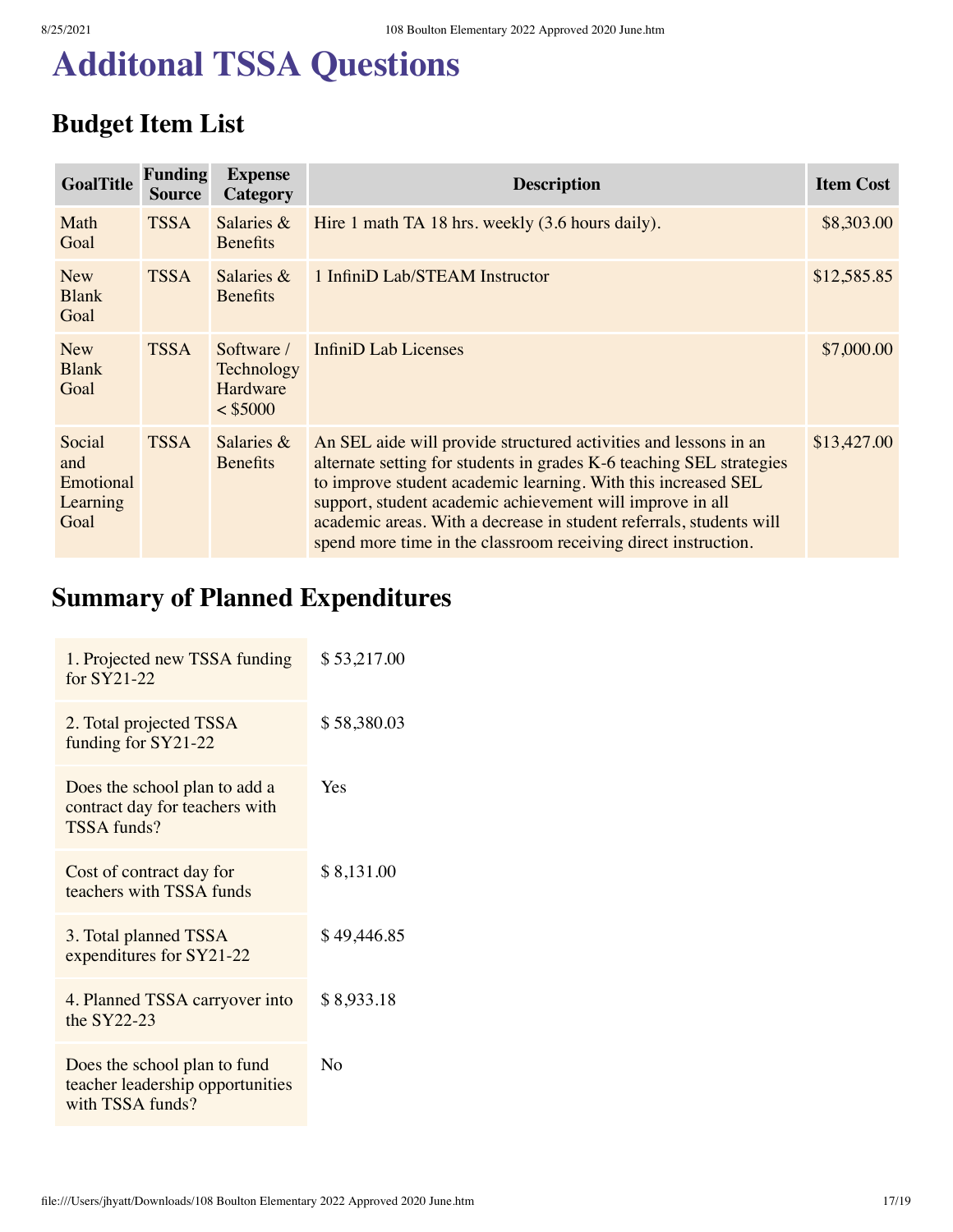# **Additonal LAND Trust Questions**

### **Budget Item List**

| <b>GoalTitle</b>   | <b>Funding</b><br><b>Source</b> | <b>Expense</b><br>Category                      | <b>Description</b>                                                                             | <b>Item Cost</b> |
|--------------------|---------------------------------|-------------------------------------------------|------------------------------------------------------------------------------------------------|------------------|
| <b>ELA</b><br>Goal | <b>LAND</b> Trust<br>Academic   | Salaries $\&$<br><b>Benefits</b>                | 4 RTI Aides A. 19.5 hours weekly B. 19.5 hours weekly C.<br>15 hours weekly D. 15 hours weekly | \$42,000.00      |
| Science<br>Goal    | <b>LAND</b> Trust<br>Academic   | Online<br>Curriculum or<br><b>Subscriptions</b> | <b>Mystery Science and Generation Genius</b>                                                   | \$2,500.00       |

### **Summary of Planned Expenditures**

| F - Projected new funding for<br>next year SY21-22                               | \$46,890.18                                                                                                                                                                   |
|----------------------------------------------------------------------------------|-------------------------------------------------------------------------------------------------------------------------------------------------------------------------------|
| G - Total projected funding for<br>next year SY21-22                             | \$48,356.96                                                                                                                                                                   |
| H - Total planned expenditures<br>for next year SY21-22                          | \$44,500.00                                                                                                                                                                   |
| I - Planned carryover into the<br>following year SY22-23                         | \$3,856.96                                                                                                                                                                    |
| J - Is planned carryover more<br>than 10% of projected new<br>funds?             | N <sub>o</sub>                                                                                                                                                                |
| Plan for carryover in excess of<br>10%                                           | If need arises, either increased InfiniD Lab instructor hours or Math TA hours<br>can be purchased through Trust Land funds (Goals 1 & 3).                                    |
|                                                                                  | Any new students moving into Boulton Elementary, will access the Go Math<br>consumables and/or digital edition, which will be purchased through Trust<br>Land funds (Goal 1). |
|                                                                                  | Any other excess of 10% will be used towards technology assistance that<br>would enhance our math, science, and ELA goals (Goals $1,2 \& 3$ ).                                |
|                                                                                  | Carry over will be used to enhance existing goals.                                                                                                                            |
| Plan for sharing the school<br>LANDTrust plan with the<br>community              | Labels to identify LAND Trust purchases School newsletter School<br>websitelSchool marquee                                                                                    |
| Additional plan for sharing the<br>school LAND Trust plan with<br>the community. |                                                                                                                                                                               |

This school is not a Title I school.